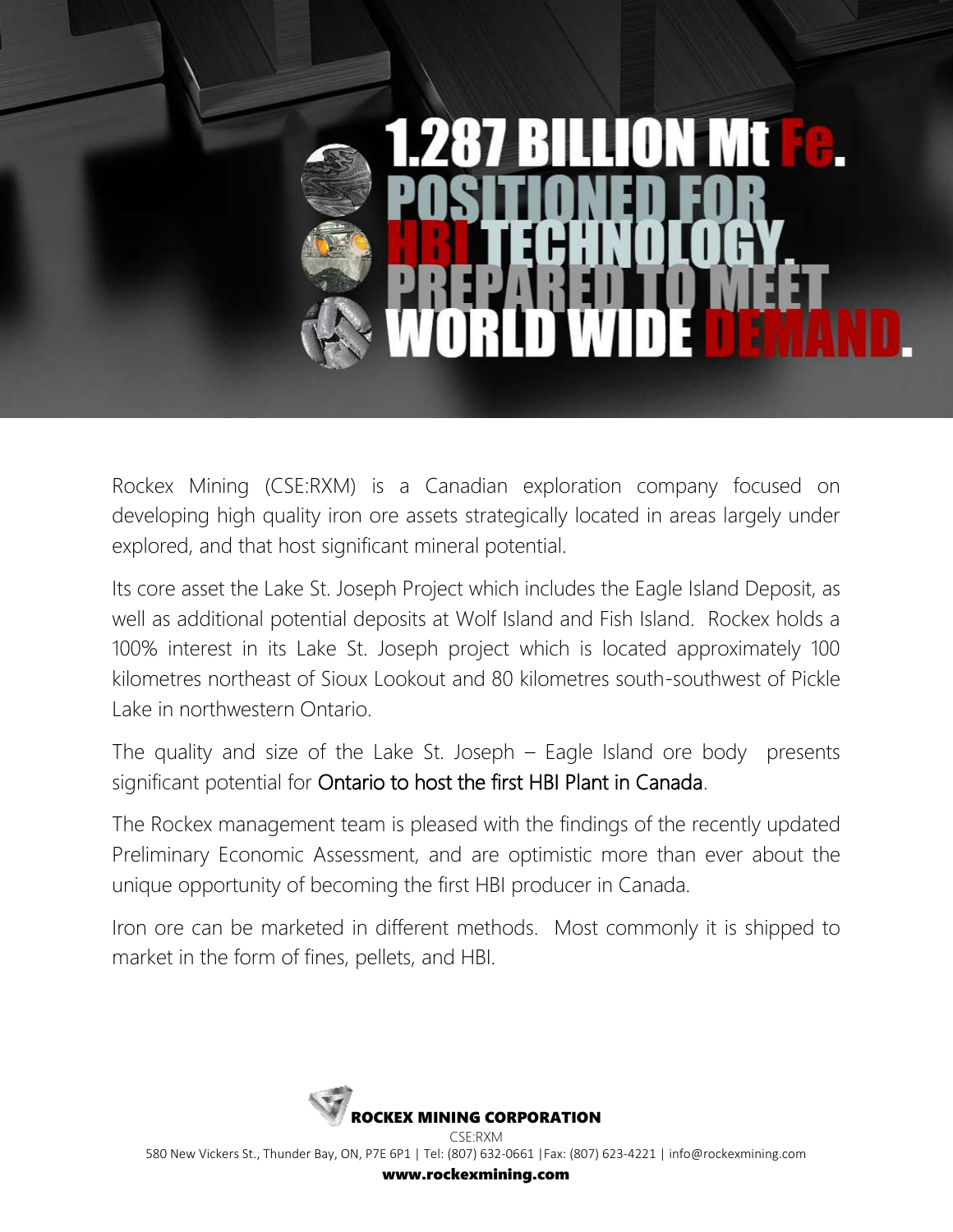### What Makes HBI Superior?



## Why Is HBI Gaining Popularity With Steel Producers?

- Collected from diverse sources
- Limited collection season
- Waste product (inclusions)
- Dissimilar, diverse chemistry



- Manufactured from natural iron ore
- Year-round production
- Original product
- Known, consistent chemistry



CSE:RXM 580 New Vickers St., Thunder Bay, ON, P7E 6P1 | Tel: (807) 632-0661 |Fax: (807) 623-4221 | info@rockexmining.com www.rockexmining.com

ROCKEX MINING CORPORATION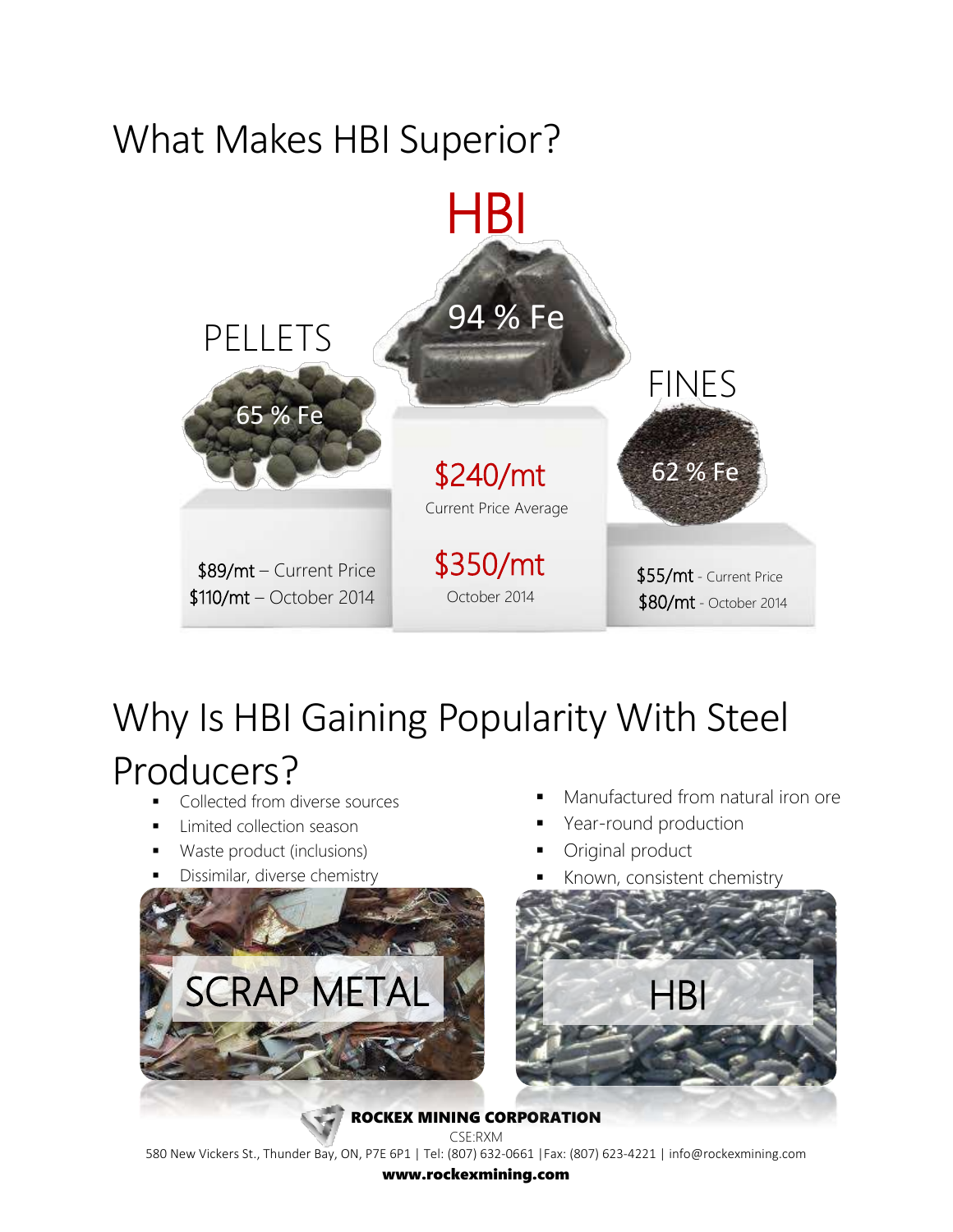HBI is a relatively new product, developed in the past 25 years. HBI is a premium quality, high density steel industry raw material containing 90-94% total iron (Fe) in a nearly pure form, which is used in Electric Arc Furnace (EAF) and Basic Oxygen Furnace (BOF) steelmaking, Blast Furnace (BF) ironmaking, and foundry applications. The product is gaining popularity with steel makers as a high quality and reliable alternative for pig iron and scrap in electric furnace steel mills. Its compacted form of direct reduced iron (DRI), facilitates superior handling, storage, and use.

Market studies predict a 60‐80 million tonne global shortfall of scrap by 2020. As a result, nearly 20 nations have imposed export restrictions on scrap metal.

# Why Is Rockex' Lake St. Joseph – Eagle Island Project a Strong Candidate for HBI?

It begins with a quality ore deposit having metallurgical characteristics compatible with the requirements for producing quality HBI.



580 New Vickers St., Thunder Bay, ON, P7E 6P1 | Tel: (807) 632-0661 |Fax: (807) 623-4221 | info@rockexmining.com

www.rockexmining.com